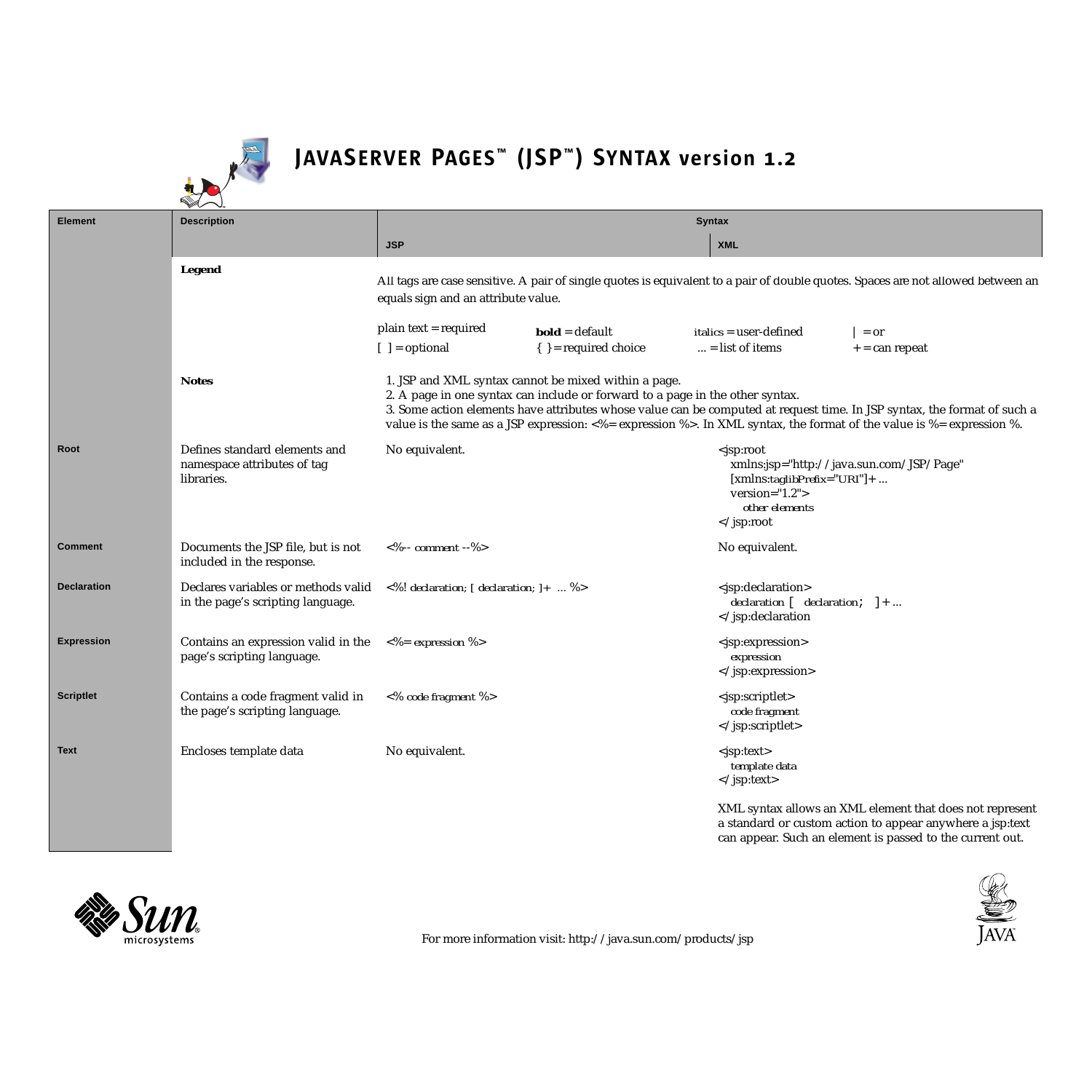| <b>Element</b>                      | <b>Description</b>                                                        | <b>Syntax</b>                                                                                                                                                                                                                                                                                                                                                                                                                                                                         |                                                                                                                                                                                                                                               |  |
|-------------------------------------|---------------------------------------------------------------------------|---------------------------------------------------------------------------------------------------------------------------------------------------------------------------------------------------------------------------------------------------------------------------------------------------------------------------------------------------------------------------------------------------------------------------------------------------------------------------------------|-----------------------------------------------------------------------------------------------------------------------------------------------------------------------------------------------------------------------------------------------|--|
|                                     |                                                                           | <b>JSP</b>                                                                                                                                                                                                                                                                                                                                                                                                                                                                            | <b>XML</b>                                                                                                                                                                                                                                    |  |
| <b>Include Directive</b>            | Includes a file, parsing the file's JSP<br>elements.                      | <%@ include file="relativeURL" %>                                                                                                                                                                                                                                                                                                                                                                                                                                                     | <jsp:directive.include file="relativeURLspec"></jsp:directive.include>                                                                                                                                                                        |  |
| <b>Page Directive</b>               | Defines attributes that apply to a<br>JSP page.                           | $<$ %@ page<br>[language="java"] [extends="package.class"]<br>[ import="{package.class   package.*},  " ]<br>[session="true   false" ]<br>[buffer="none   8kb   sizekb" ] [ autoFlush="true   false" ]<br>[ isThreadSafe=" <b>true</b>   false" ] [ info=" <i>text</i> " ]<br>[errorPage="relativeURL"] [isErrorPage="true   false"]<br>[contentType="{mimeType [; charset=characterSet ]<br>text/html; charset=ISO-8859-1}" ]<br>[pageEncoding="{characterSet   ISO-8859-1}"]<br>% > | <jsp:directive.page pagedirectiveattrlist=""></jsp:directive.page> where<br>pageDirectiveAttrList is the same as the list in the JSP<br>column.                                                                                               |  |
| <b>Taglib Directive</b>             | Defines a tag library and prefix for<br>custom tags used in the JSP page. | <%@ taglib uri="URI" prefix="tagPrefix" %>                                                                                                                                                                                                                                                                                                                                                                                                                                            | No equivalent. Included in Root                                                                                                                                                                                                               |  |
| <tagprefix:name></tagprefix:name>   | Accesses a custom tag's<br>functionality.                                 | <tagprefix:name +="" attribute="value"></tagprefix:name>  <br><tagprefix:name +="" attribute="value"><br/>other tags and data<br/></tagprefix:name>                                                                                                                                                                                                                                                                                                                                   | <tagprefix:name +="" attribute="value"></tagprefix:name><br><tagprefix:name +="" attribute="value"><br/>other tags and data<br/></tagprefix:name>                                                                                             |  |
| <jsp:forward></jsp:forward>         | Forwards a request to a web<br>resource.                                  | $\langle$ isp:forward page="{relativeURL   $\langle\%$ = expression %> }"<br>$\{\ / \rangle \   \ > [ \ < jsp:param$ name="parameterName"<br>value="{parameterValue   <%= expression %>}" /> ] +<br>$\langle$ /jsp:forward> }                                                                                                                                                                                                                                                         | $\langle$ isp:forward page="{relativeURL   %= expression % }"<br>$\{ / \rangle \} > [ <]$ sp:param name="parameterName"<br>value="{parameterValue   %= expression %}" /> ] +<br>$\langle$ /jsp:forward>}                                      |  |
| <jsp:getproperty></jsp:getproperty> | Inserts the value of a bean property<br>into the result.                  | <jsp:getproperty <br="" name="beanInstanceName">property="propertyName" /&gt;</jsp:getproperty>                                                                                                                                                                                                                                                                                                                                                                                       | <jsp:getproperty <br="" name="beanInstanceName">property="propertyName" /&gt;</jsp:getproperty>                                                                                                                                               |  |
| <jsp:include></jsp:include>         | Includes a static file or the result<br>from another web component.       | <jsp:include <br="" page="{relativeURL   &lt;%= expression %&gt;}">[flush="true   false"]<br/><math>\{ / \rangle \} &gt; [ &lt;]</math>sp:param name="parameterName"<br/>value="{parameterValue   &lt;%= expression %&gt;}" /&gt; ] +<br/></jsp:include> }                                                                                                                                                                                                                            | <jsp:include <br="" page="{relativeURL   %= expression %}">[flush="true   false"]<br/><math>\{ / \rangle \} &gt; [ \langle</math>jsp:param name="parameterName"<br/>value="{parameterValue   %= expression %}" /&gt; ] +<br/></jsp:include> } |  |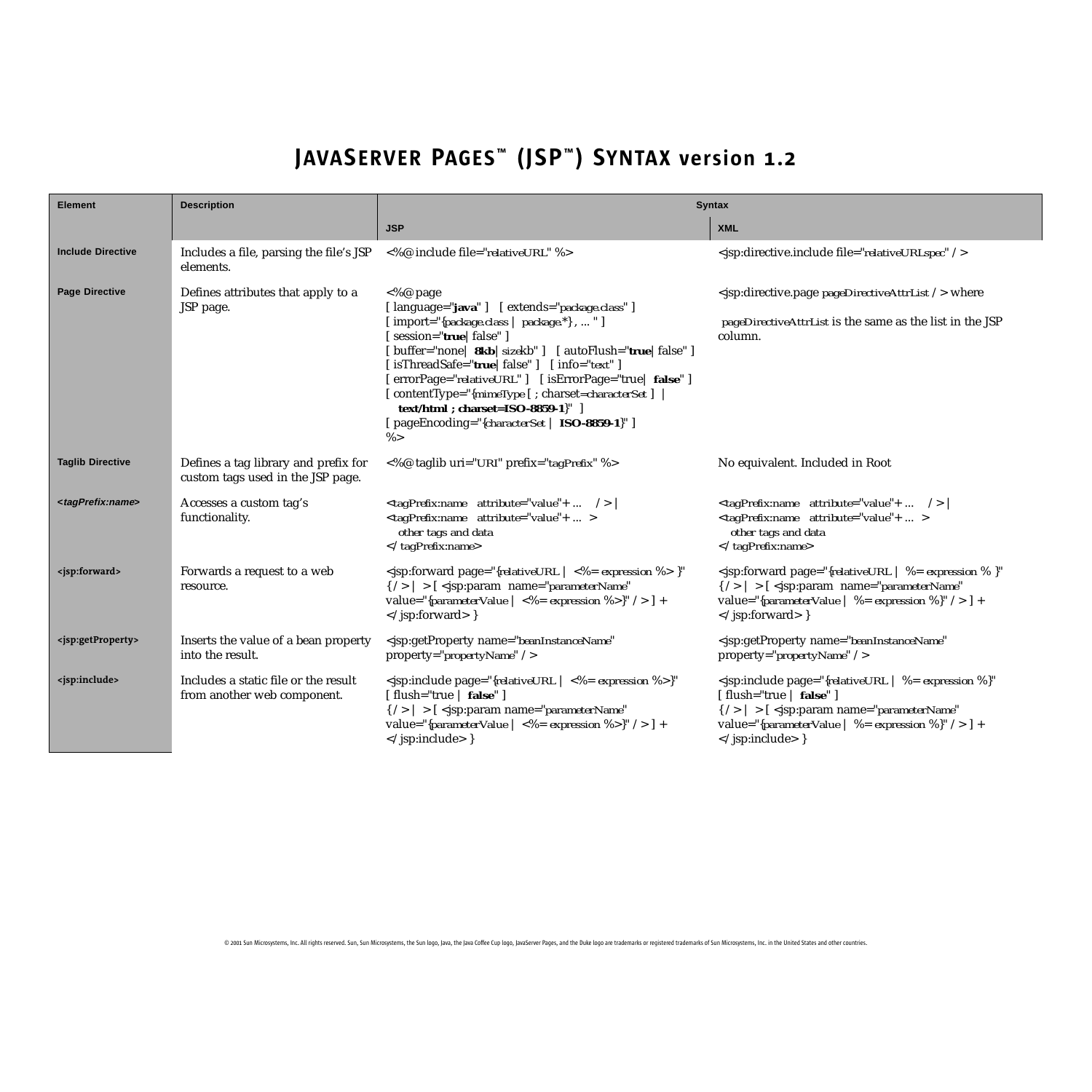| <b>Element</b>                      | <b>Description</b>                                                                                                                                                                                                | <b>Syntax</b>                                                                                                                                                                                                                                                                                                                                                                                                                                                                                                                                                                                                                                                                                                                                                                                                                           |                                                                                                                                                                                                                                                                                                                                                                                                                                                                                                                                                                                                                                                                                                                                      |  |
|-------------------------------------|-------------------------------------------------------------------------------------------------------------------------------------------------------------------------------------------------------------------|-----------------------------------------------------------------------------------------------------------------------------------------------------------------------------------------------------------------------------------------------------------------------------------------------------------------------------------------------------------------------------------------------------------------------------------------------------------------------------------------------------------------------------------------------------------------------------------------------------------------------------------------------------------------------------------------------------------------------------------------------------------------------------------------------------------------------------------------|--------------------------------------------------------------------------------------------------------------------------------------------------------------------------------------------------------------------------------------------------------------------------------------------------------------------------------------------------------------------------------------------------------------------------------------------------------------------------------------------------------------------------------------------------------------------------------------------------------------------------------------------------------------------------------------------------------------------------------------|--|
|                                     |                                                                                                                                                                                                                   | <b>JSP</b>                                                                                                                                                                                                                                                                                                                                                                                                                                                                                                                                                                                                                                                                                                                                                                                                                              | <b>XML</b>                                                                                                                                                                                                                                                                                                                                                                                                                                                                                                                                                                                                                                                                                                                           |  |
| <jsp:plugin></jsp:plugin>           | Causes the execution of an applet or<br>bean. The applet or bean executes in<br>the specified plugin. If the plugin is<br>not available, displays a dialog to<br>initiate the download of the plugin<br>software. | <jsp:plugin<br>type="bean   applet" code="classFileName"<br/>codebase="classFileDirectoryName"<br/>[ name="instanceName" ] [ archive="URIToArchive, " ]<br/>[align="bottom   top   middle   left   right" ]<br/>[ height="{<i>displayPixels</i>   &lt;%= expression %&gt;}" ]<br/>width="{displayPixels   <math>\langle -\% =</math> expression %&gt;}"]<br/>[ hspace="leftRightPixels" ] [ vspace="topBottomPixels" ]<br/>[ jreversion="JREVersionNumber   1.2" ]<br/>[nspluginurl="URLToPlugin"]<br/>[iepluginurl="URLToPlugin"] &gt;<br/>[ <jsp:params><br/><jsp:param <br="" name="parameterName">value="{parameterValue   &lt;%= expression %&gt;}" /&gt; ]+<br/><math>\langle</math>jsp:params&gt;]<br/>[<jsp:fallback> text message if plugin download fails<br/></jsp:fallback> ]<br/></jsp:param></jsp:params></jsp:plugin<br> | <jsp:plugin<br>type="bean   applet" code="classFileName"<br/>codebase="classFileDirectoryName"<br/>[ name="instanceName" ] [ archive="URIToArchive, " ]<br/>[align="bottom   top   middle   left   right" ]<br/>[ height="{displayPixels   %= expression %}" ]<br/>  width="{displayPixels   %= expression %}"]<br/>[ hspace="leftRightPixels" ] [ vspace="topBottomPixels" ]<br/>[ jreversion="JREVersionNumber   1.2" ]<br/>[nspluginurl="URLToPlugin"]<br/>[iepluginurl="URLToPlugin"] &gt;<br/>sp:params&gt;<br/><jsp:param <br="" name="parameterName">value="{parameterValue   %= expression %}" /&gt; ]+<br/>]<br/>[<jsp:fallback> text message if plugin download fails<br/></jsp:fallback><br/></jsp:param></jsp:plugin<br> |  |
| <jsp:setproperty></jsp:setproperty> | Sets a bean property value or<br>values.                                                                                                                                                                          | <jsp:setproperty <br="" name="beanInstanceName"><math>\{</math> property="*"<br/>property="propertyName" [ param="parameterName" ]<br/>property="propertyName" value="{string <math>  \langle \mathcal{L} \rangle = 0</math> expression<br/><math>\%</math>&gt;}" }<br/>/</jsp:setproperty>                                                                                                                                                                                                                                                                                                                                                                                                                                                                                                                                             | <jsp:setproperty <br="" name="beanInstanceName">{ property="*"<br/>property="propertyName" [ param="parameterName" ]<br/>property="propertyName" value="{string   %= expression %}"<br/>/</jsp:setproperty>                                                                                                                                                                                                                                                                                                                                                                                                                                                                                                                          |  |
| <jsp:usebean></jsp:usebean>         | Locates or instantiates a bean with a<br>specific name and scope.                                                                                                                                                 | <jsp:usebean <br="" id="beanInstanceName">scope="page   request   session   application"<br/>class="package.class" [ type="package.class" ]<br/>beanName="{package.class   &lt;%= expression %&gt;}"<br/>type="package.class"<br/>type="package.class"<br/>other elements<br/><math>\{\frac{1}{2} \}</math> &gt;<br/></jsp:usebean> }                                                                                                                                                                                                                                                                                                                                                                                                                                                                                                   | <jsp:usebean <br="" id="beanInstanceName">scope="page   request   session   application"<br/>class="package.class" [ type="package.class" ]<br/>beanName="{package.class   %= expression %}"<br/>type="package.class"<br/>type="package.class"<br/>other elements<br/><math>\{\frac{1}{2} \}</math> &gt;<br/></jsp:usebean> }                                                                                                                                                                                                                                                                                                                                                                                                        |  |